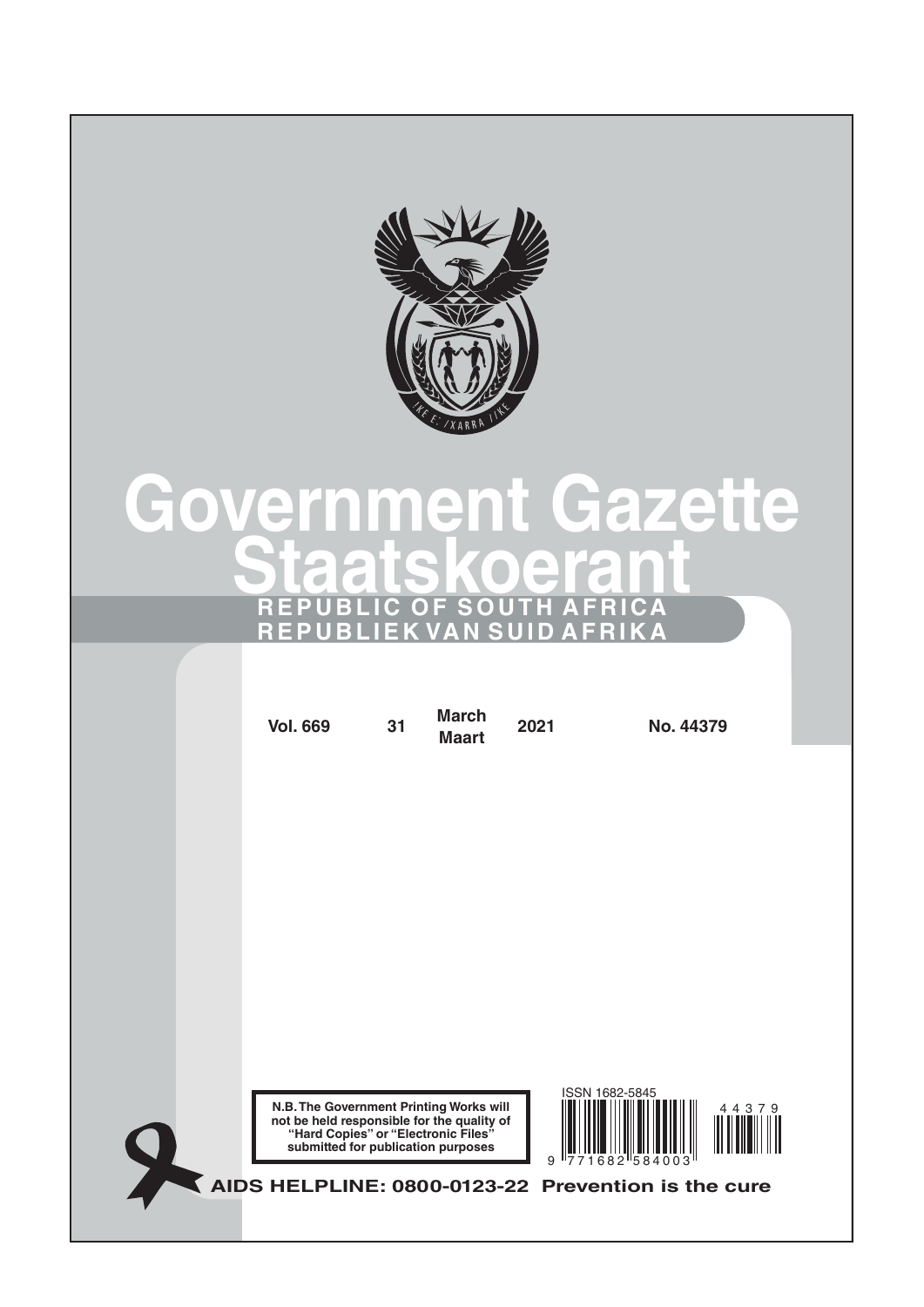### **IMPORTANT NOTICE:**

**The GovernmenT PrinTinG Works Will noT be held resPonsible for any errors ThaT miGhT occur due To The submission of incomPleTe / incorrecT / illeGible coPy.**

**no fuTure queries Will be handled in connecTion WiTh The above.**

#### **Contents**

*Page No. Gazette No. No.*

Government [Notices • Goewermentskennisgewings](#page-2-0)

**[Trade, Industry and Competition, Department of / Handel, Nywerheid en Kompetisie, Departement van](#page-2-0)** 288 [Legal Metrology Act \(9/2014\): Notice in terms of regulation 2\(2\) of the Legal Metrology Regulations, 2018............](#page-2-0) 44379 3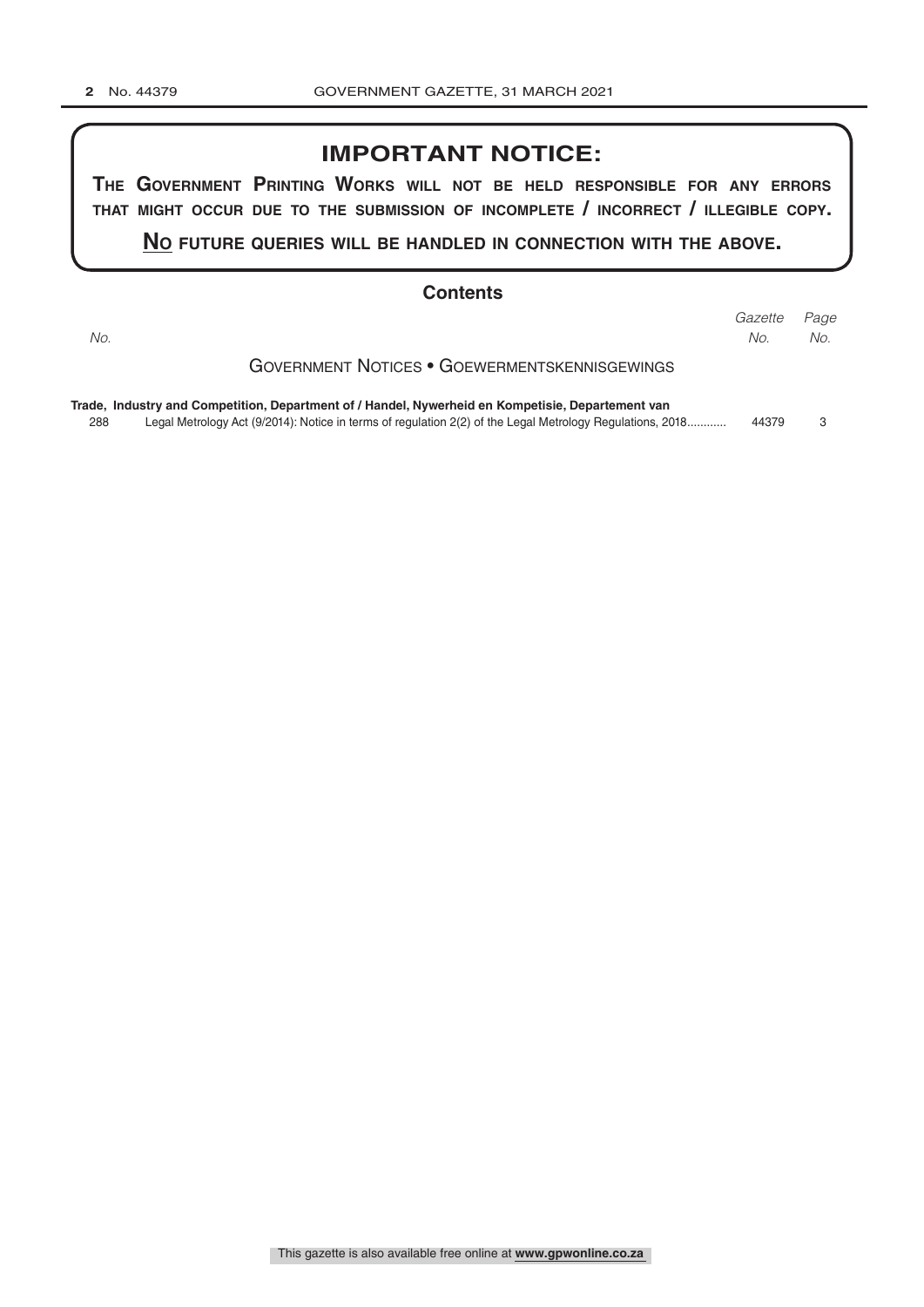## Government Notices • Goewermentskennisgewings

#### **DEPARTMENT OF TRADE, INDUSTRY AND COMPETITION**

<span id="page-2-0"></span>**NO. 288 31 March 2021**

## DEPARTMENT OF TRADE, INDUSTRY AND COMPETITION No. 2021

# NOTICE IN TERMS OF REGULATION 2(2) OF THE LEGAL METROLOGY REGULATIONS, 2018

- 1. By virtue of the powers vested in me in terms of regulation  $2(2)$  of the Regulations made in terms of section 38(1) of the Legal Metrology Act, 2014 (Act No. 9 of 2014), published in Government Gazette No. 41854, Notice No. 877 on 24 August 2018, I, Mr Ebrahim Patel, Minister of Trade, Industry and Competition, hereby determine that -
	- (a) any person who uses for a prescribed purpose, any equipment which was allowed to be used in terms of any law requiring compliance to a South African National Standard, may continue to use such equipment until such time as a legal metrology technical regulation is published in terms of section 15 of the Legal Metrology Act, 2014; and
	- (b) that this Notice shall commence on the date of publication in the gazette.

Glarafatt

MR EBRAHIM PATEL MINISTER OF TRADE, INDUSTRY AND COMPETITION